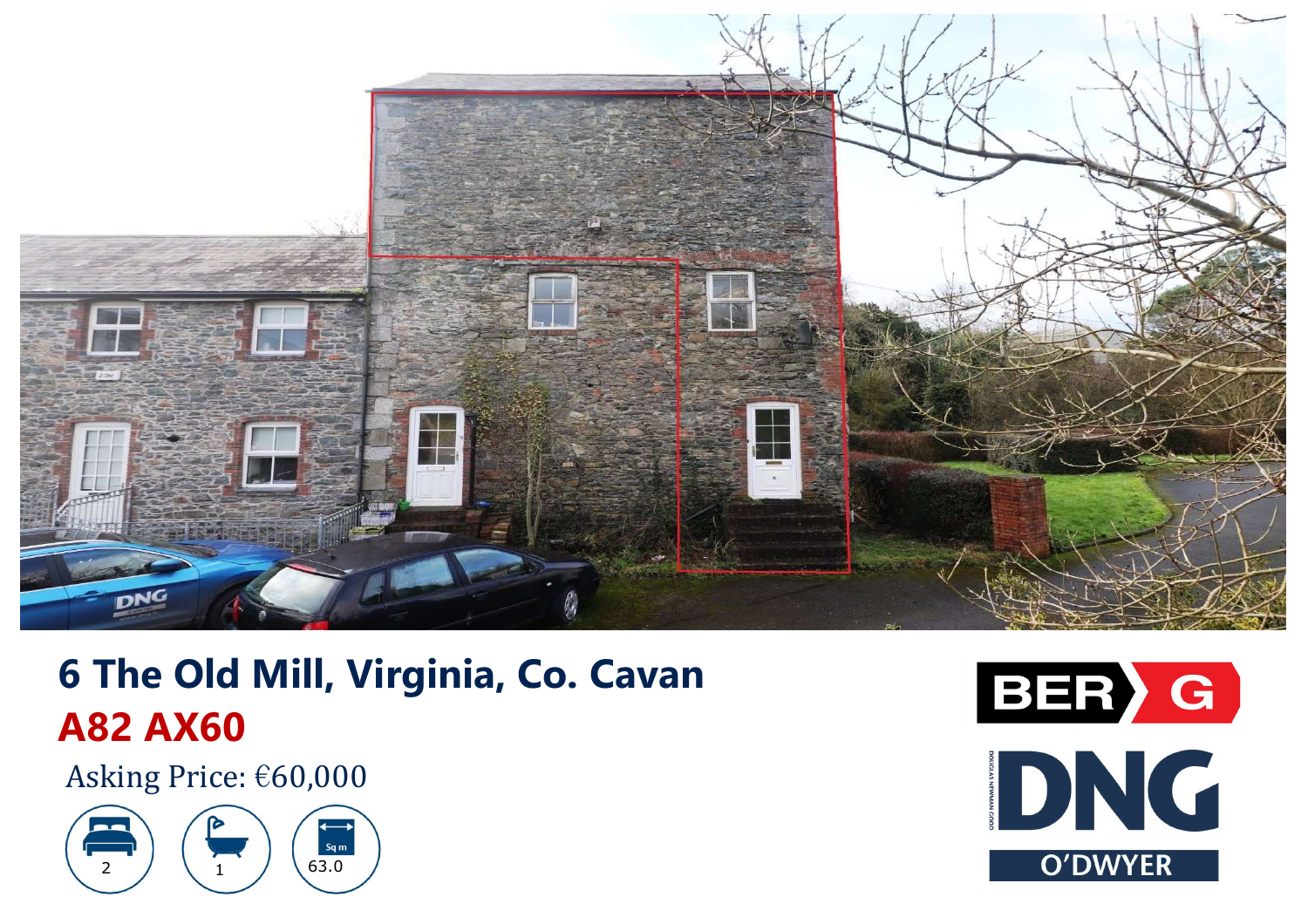#### **DESCRIPTION**

DNG O'Dwyer are pleased to bring to the market this 2 Bedroom Apartment Located in <sup>a</sup> Private Cul-De-Sac just off the Virginia/Bailieborough Road and within 5 Minutes walking distance of Virginia Town Centre. The property requires refurbishment throughout.

#### **ACCOMMODATION**

**Entrance Hall** *2.2 x 1.6*.

**Landing** *2.7 <sup>x</sup> 1.7*.

**Kitchen Dining Room** *5.3 x 6.5*.

**Landing** *3.9 <sup>x</sup> 1.8*.

**Bedroom 1** *3.2 x 2.9*.

**Bedroom 2** *3.2 x 3.3*.

**Bathroom** *2.6 x 1.7*.

#### **KEY FEATURES**

• This apartment is located on the second & third floor of a three Storey tower section & is accessed via a spiral staircase.

• This is <sup>a</sup> much sought after residential area, located in the heart of Virginia 's town centre. Formerly used as a Mill the development was renovated into Two Storey Townhouses and Apartments.

• Apartments in this mill face onto <sup>a</sup> courtyard with private car park spacing and each unit fronts onto the Rampart River and within the scenic view of Town Bridge.



DNG

O'DWYF